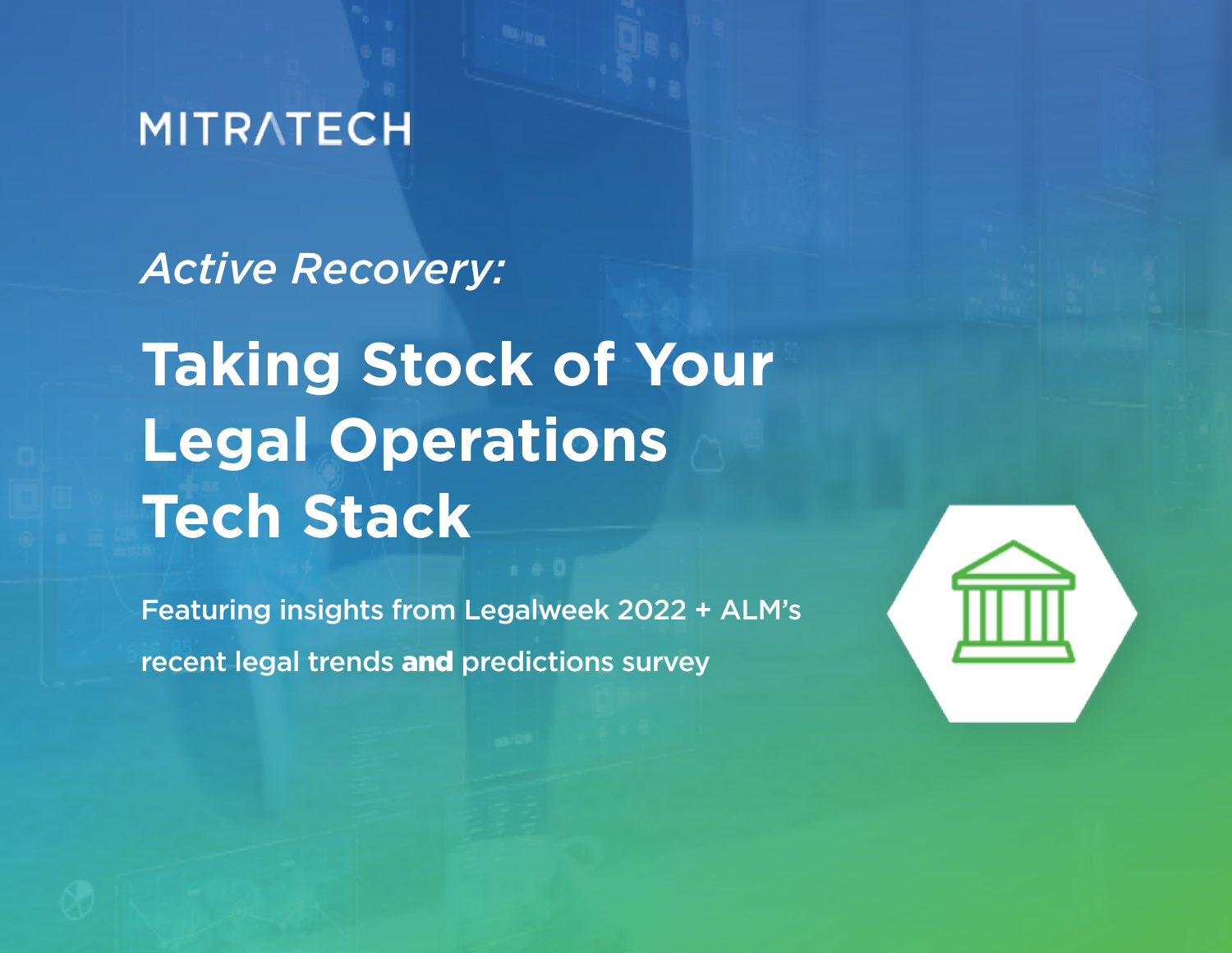# Table of Contents

Introduction: Sprinting the Marathon

- Active Recovery: Conduct a full-body scan 4
- Remember what worked 6
- Don't stop moving: Integrated automation awaits 9
- Set new goals for legal operations 11
	- About Mitratech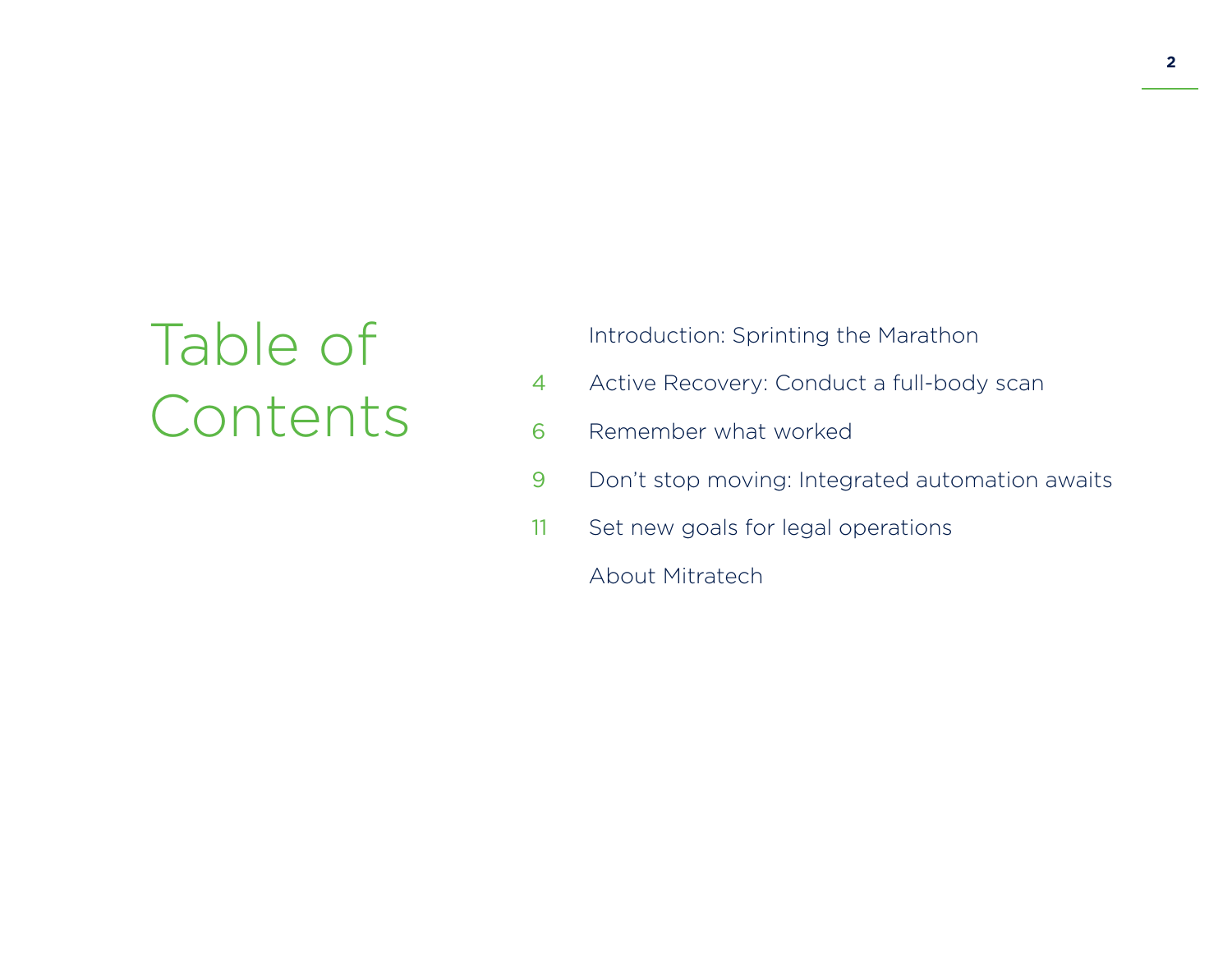# **Introduction:** Sprinting the Marathon

The past few years have been a sprint and a marathon. When the pandemic struck, legal teams boldly adapted to massive changes and fast. Speed and time-to-value were critical as new processes and products unfurled to accommodate the shift to remote work. Then, over time, companies developed agility and endurance in the remote environment, marked by a newfound dependence on virtual communication tools, experimentation with innovative solutions, and long-term infrastructure investments.

Runners are urged to engage in "active recovery" after a marathon; not to stop moving, not to put away their shoes, but to keep their muscles engaged as their bodies rebuild. The same is true for legal operations post-pandemic: it's time to take a step back, consolidate, and ensure that you're ready for the next sprint.

In January 2022, Mitratech partnered with *[leading industry](https://www.alm.com/intelligence/solutions-we-provide/business-of-law-solutions/surveys-rankings-and-reports/)  [data analyst ALM](https://www.alm.com/intelligence/solutions-we-provide/business-of-law-solutions/surveys-rankings-and-reports/)* to gather insights on the current and future state of legal operations. We're unpacking the top legal trends and predictions in this eBook to uncover how today's legal departments can optimize their technology stacks for 2022 and beyond.

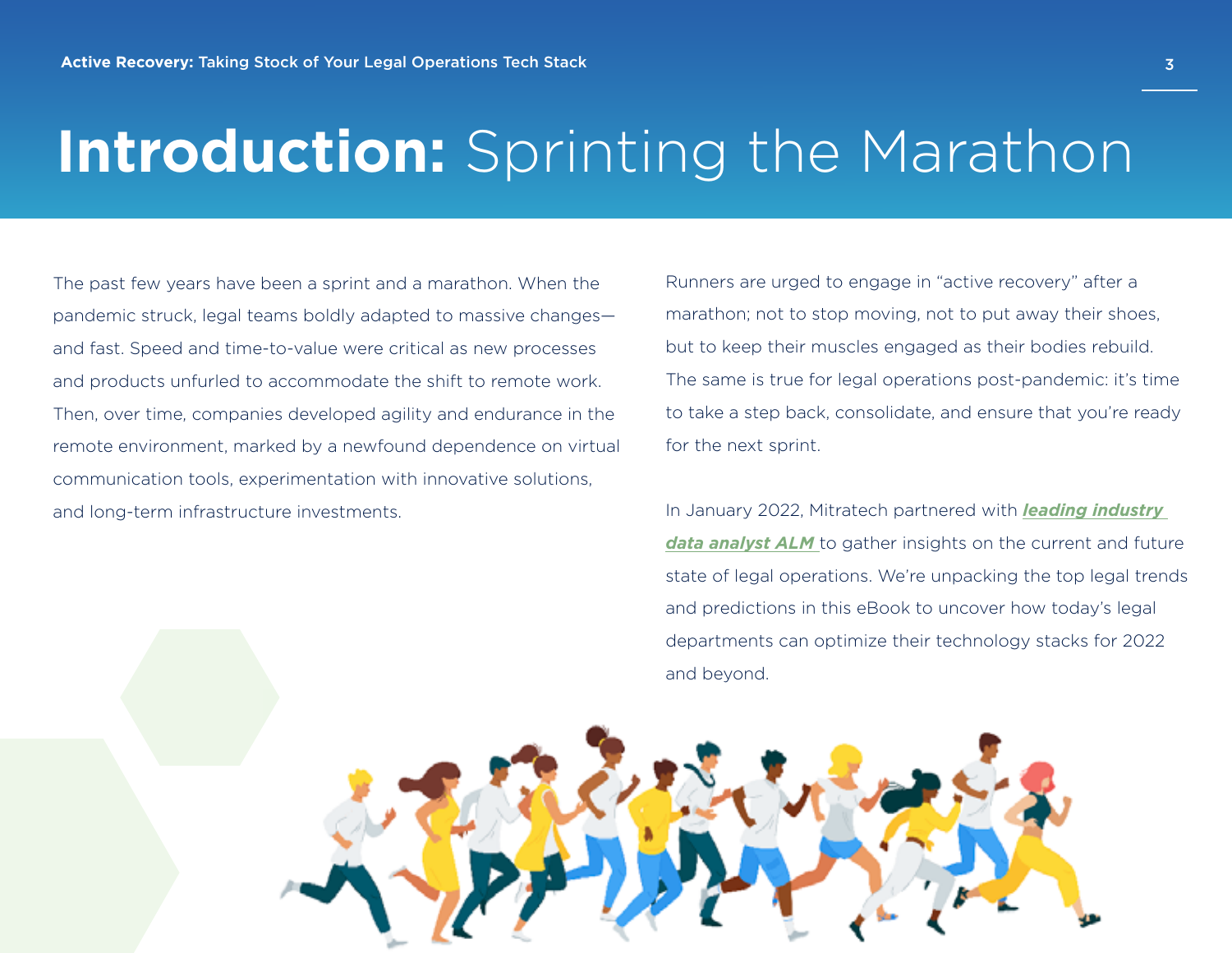# **01 Active Recovery:** Conduct a full-body scan

After exerting a great deal of effort, especially over a prolonged period, it's normal to overlook pain or discomfort in a rush to cross the finish line. We get it! When you're encouraging your team to adapt to wildly new circumstances, some discomfort is expected, and it even can be beneficial to push through.

But after a race, it's time to do a scan: figure out what hurts, what is no longer helping, and whether or not you've exposed yourself to unnecessary risk.

Runners know they're more susceptible to colds or injury after a marathon because they have extended themselves beyond ordinary measure. **Active recovery is thus not just about rest, but also about managing the risks inherent to the race.**

Active Recovery is not just about rest, but also about managing the risks inherent to the race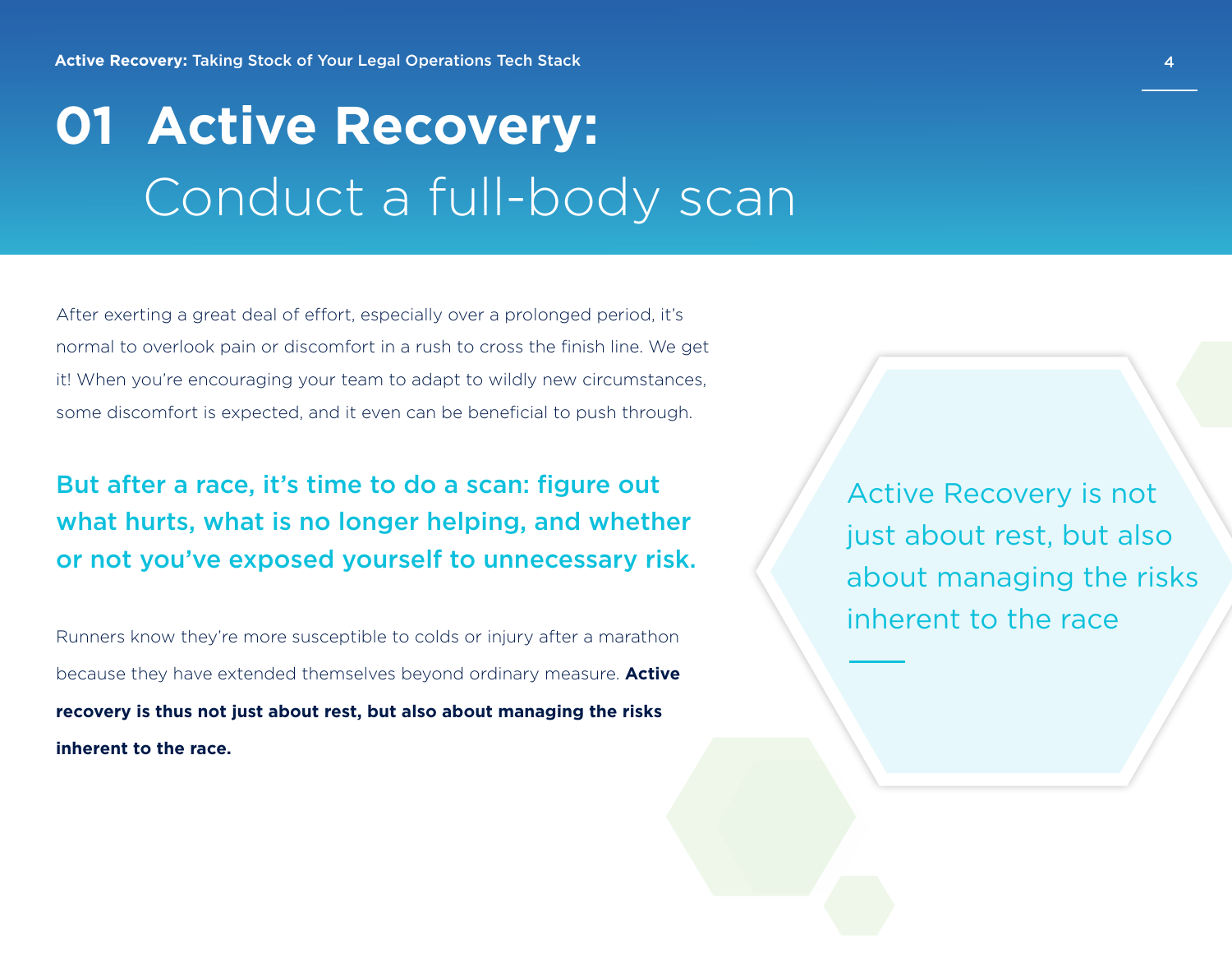

*[ALM 2022 survey results:](https://www.alm.com/intelligence/solutions-we-provide/business-of-law-solutions/surveys-rankings-and-reports/) More than half (58%) accelerated legal-tech adoption as a result of events of 2020-2021*

A recent survey conducted by ALM on Legal Trends for 2022 confirmed that **companies doubled down on innovation between 2020 - 2021, with 40% of respondents claiming to use technology to share or expand legal-vetted processes across other business units.** It's exciting to see legal departments embracing digital transformation for cross-departmental collaboration, but we also know that sweeping tech integrations can present challenges, including:

- Point-and-click solutions that don't communicate
- Duplicated data across multiple systems
- An increased error threatscape

### How have the events of 2020-2021 impacted your legal tech adoption?

Juggling disparate vendors was also a frustration shared by many LegalWeek attendees, confirming that it's time to reimagine how we build the legal tech suite.

### **The best tech stack is one that points towards a single source of truth, under which all other systems can**

**consolidate.** Patchwork innovation got us to the finish line in our years of anxiety, but now that there is room to breathe, we need to identify the gaps and overlaps that we created along the way and begin addressing them to mitigate future

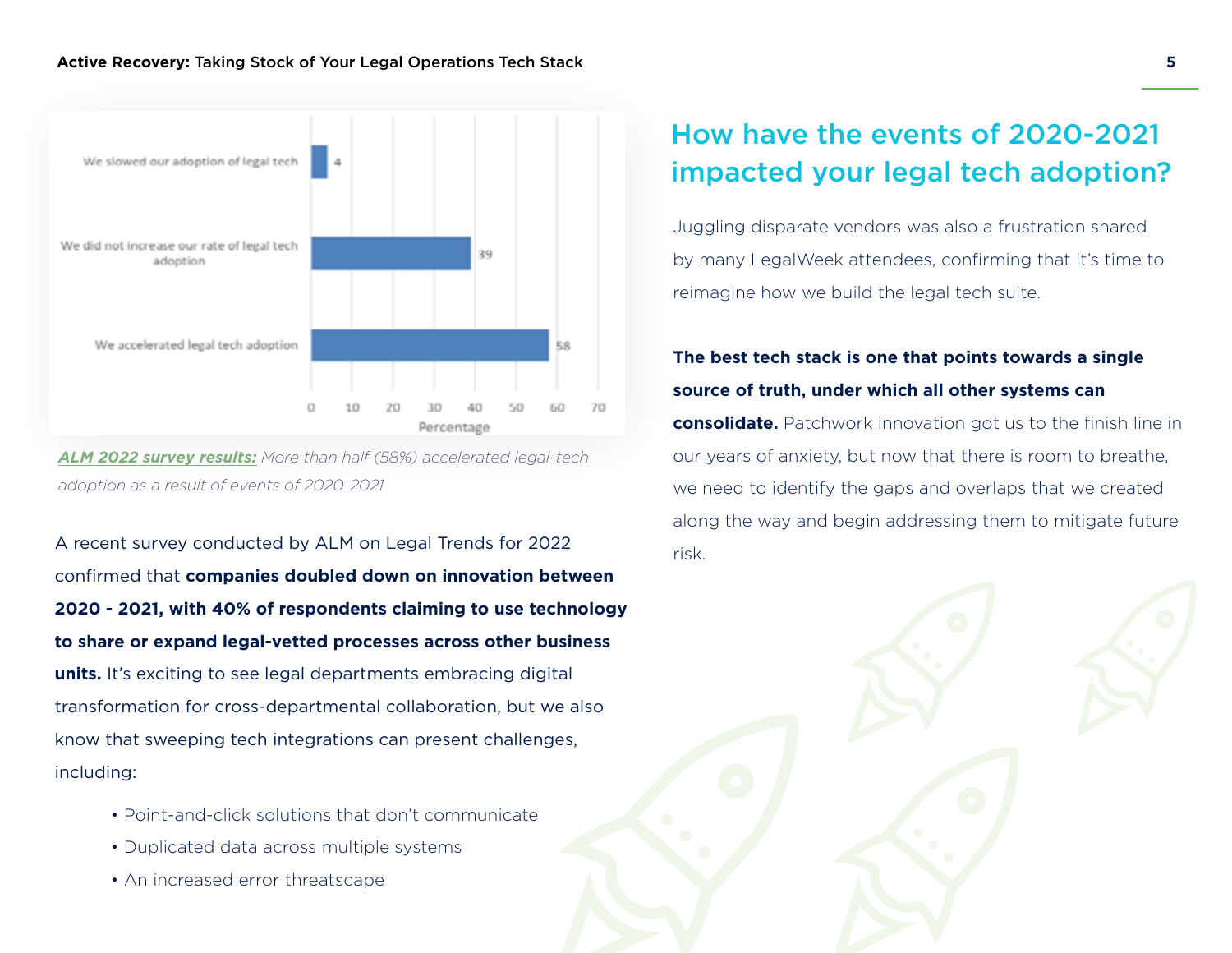## **02** Remember What Worked

After first identifying any injuries, risks, or threats to your business, it's time to celebrate the accomplishments. Getting through the past couple years was not easy, but companies took to the task, pushing their roadmaps further than they thought possible.

One noteworthy survey result revealed that **most companies (83%) now feel prepared if another pandemic were to occur**— a state of readiness we could not have even comprehended in 2019.

How prepared is your organization for another major disruption like COVID-19?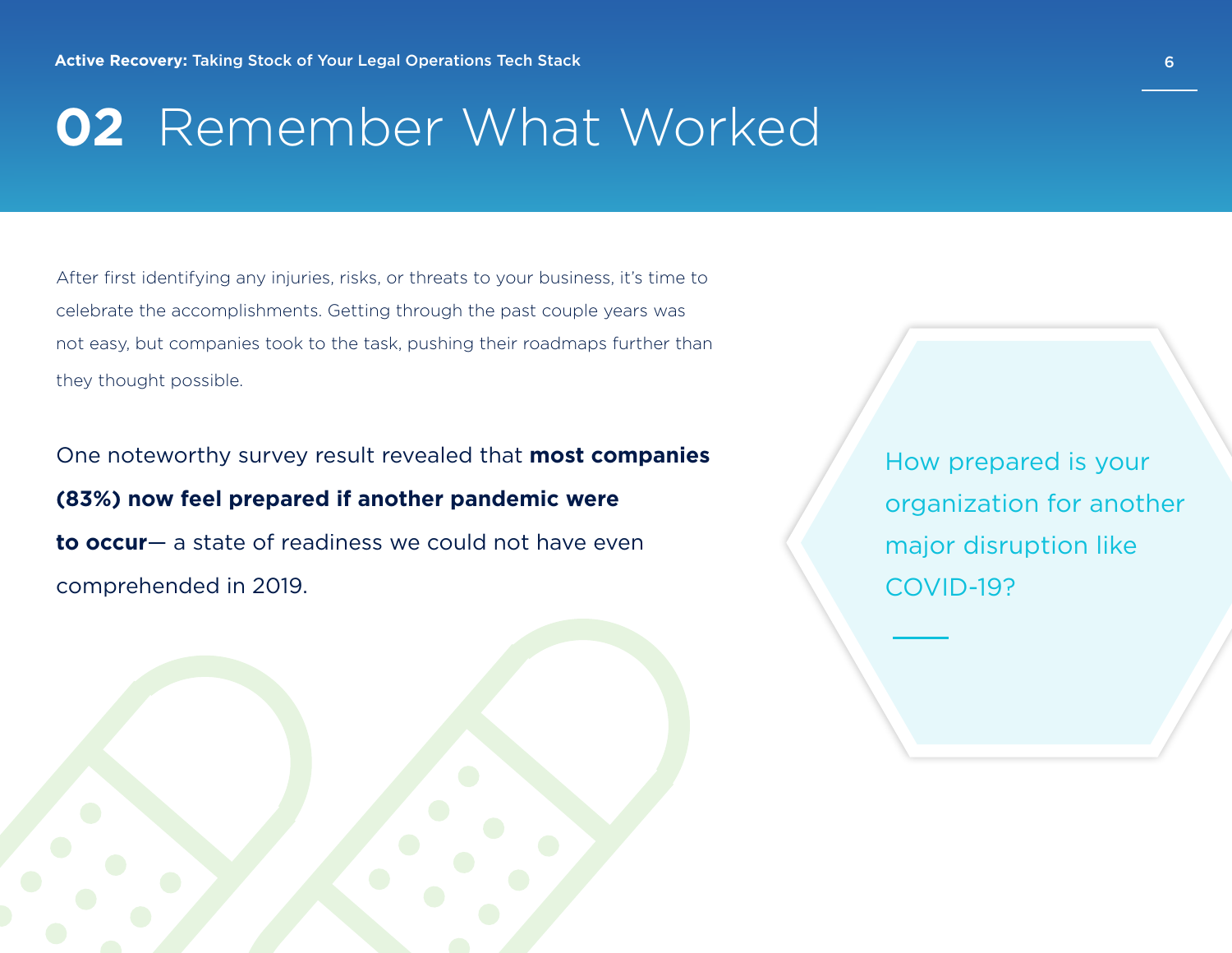#### **Active Recovery:** Taking Stock of Your Legal Operations Tech Stack **7**



To achieve this level of preparation, legal teams had to enhance their technology, infrastructure, and flexibility in key ways during the pandemic. The result? Hybrid and remote work is here to stay. According to the survey, almost a third of participants (29%) believe that up to a quarter of their legal and support staff will continue to work remotely in 2022.

**The technological investments made in the past several years are signs of more— not fewer— changes ahead.**

#### *[ALM 2022 survey](https://www.alm.com/intelligence/solutions-we-provide/business-of-law-solutions/surveys-rankings-and-reports/)*

*[results](https://www.alm.com/intelligence/solutions-we-provide/business-of-law-solutions/surveys-rankings-and-reports/): Almost a third (29%) believe up to quarter of their legal and support staff will continue to work remotely in 2022*

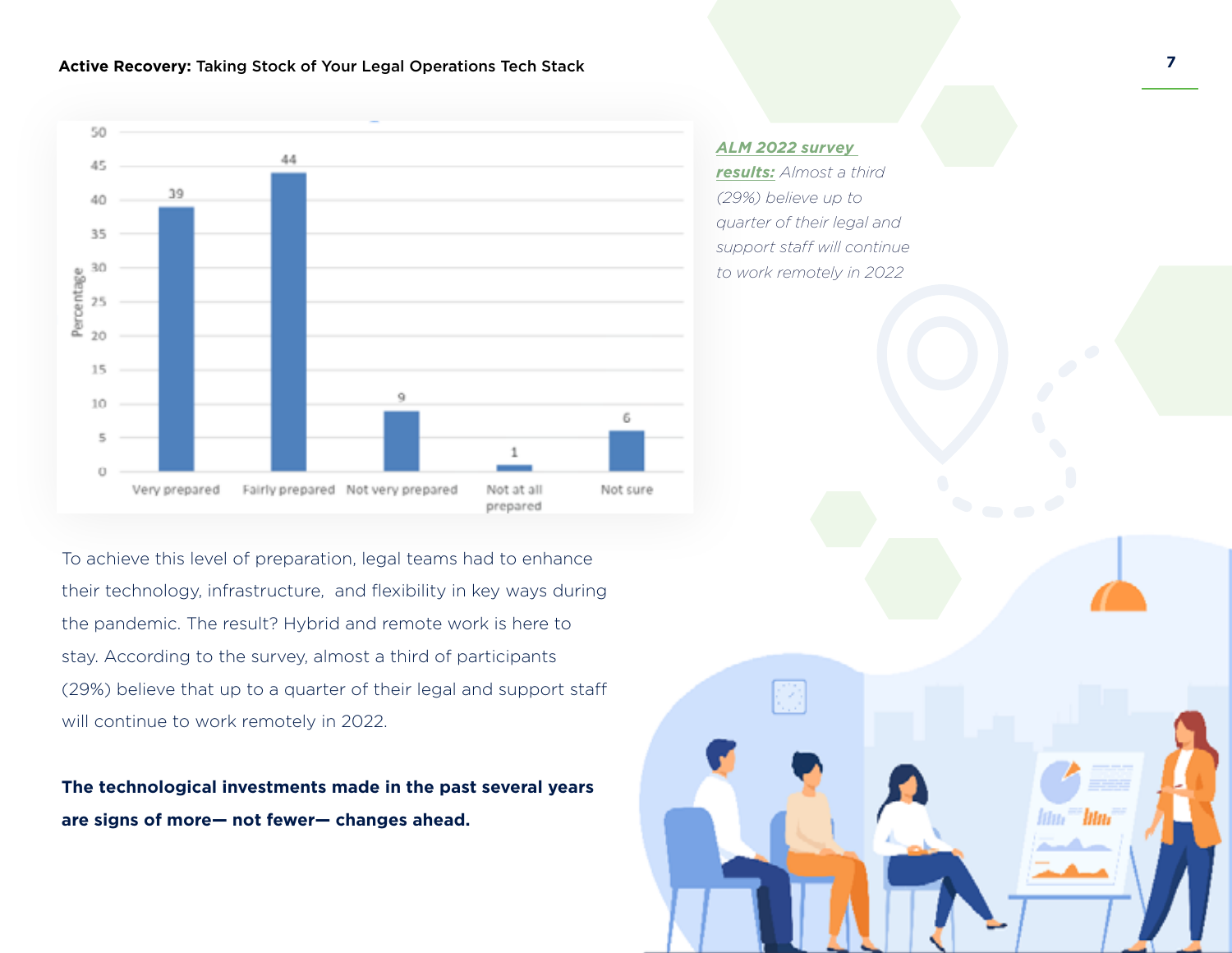Our significant innovations and investment into a more agile, technologically-empowered workforce are paying off, but we're not done. Instead, we expect continuous investment in legal tech to provide the framework for future developments.

### Survey respondents agree and predict that:

- **• The use of Artificial Intelligence (AI) will increase**
- **• Telelaw and electronic court are here to stay.**
- **• Law firms will continue investing in legal tech like matter management, e-billing, and contract management**

As teams move to integrate new legal technology, it is crucial to keep the bigger picture in mind. **Now that we know more about the terrain, we know that solutions must be integrated, consolidated, and able to communicate.**



When purchasing legal technology, it is crucial to keep the bigger picture in mind.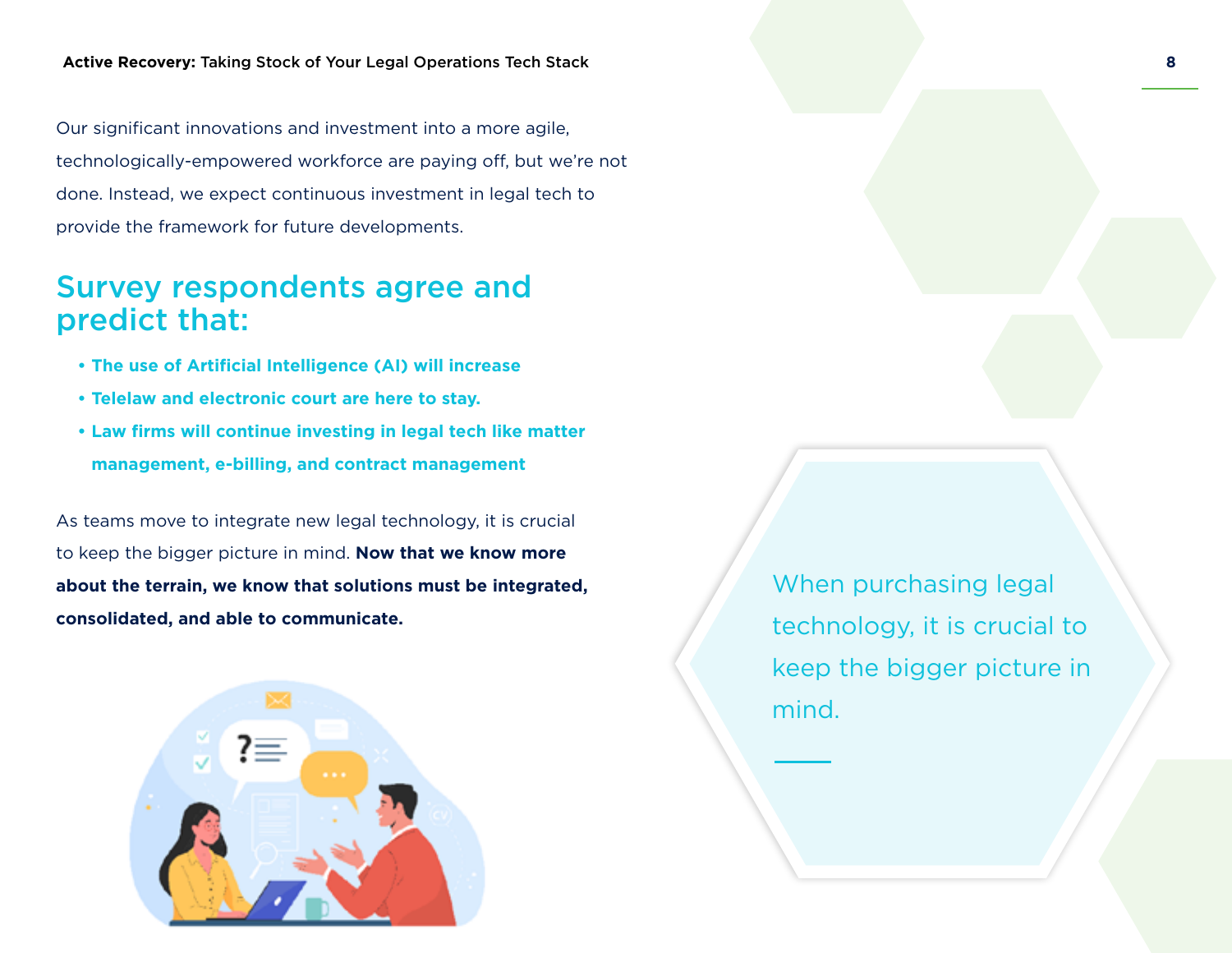# **03 Don't Stop Moving:** Integrated automation awaits

Rest is crucial after a big race, but it does not mean sitting down or falling asleep. Instead, runners stretch their muscles, keep walking, and ease back into training.

The pandemic is not over, but as heightened fears and dramatic regulations start to roll back, it is important to regroup, check in with your team, and move forward strategically.

### Active Recovery Looks Like:

In the active recovery phase, look at what you have built and accomplished and drive it into even bigger success. Capitalize on the momentum. If the implementation of new technology served you well during the pandemic, as it did for the respondents in our survey, take a look to ensure that you've curated your tech stack for longevity.

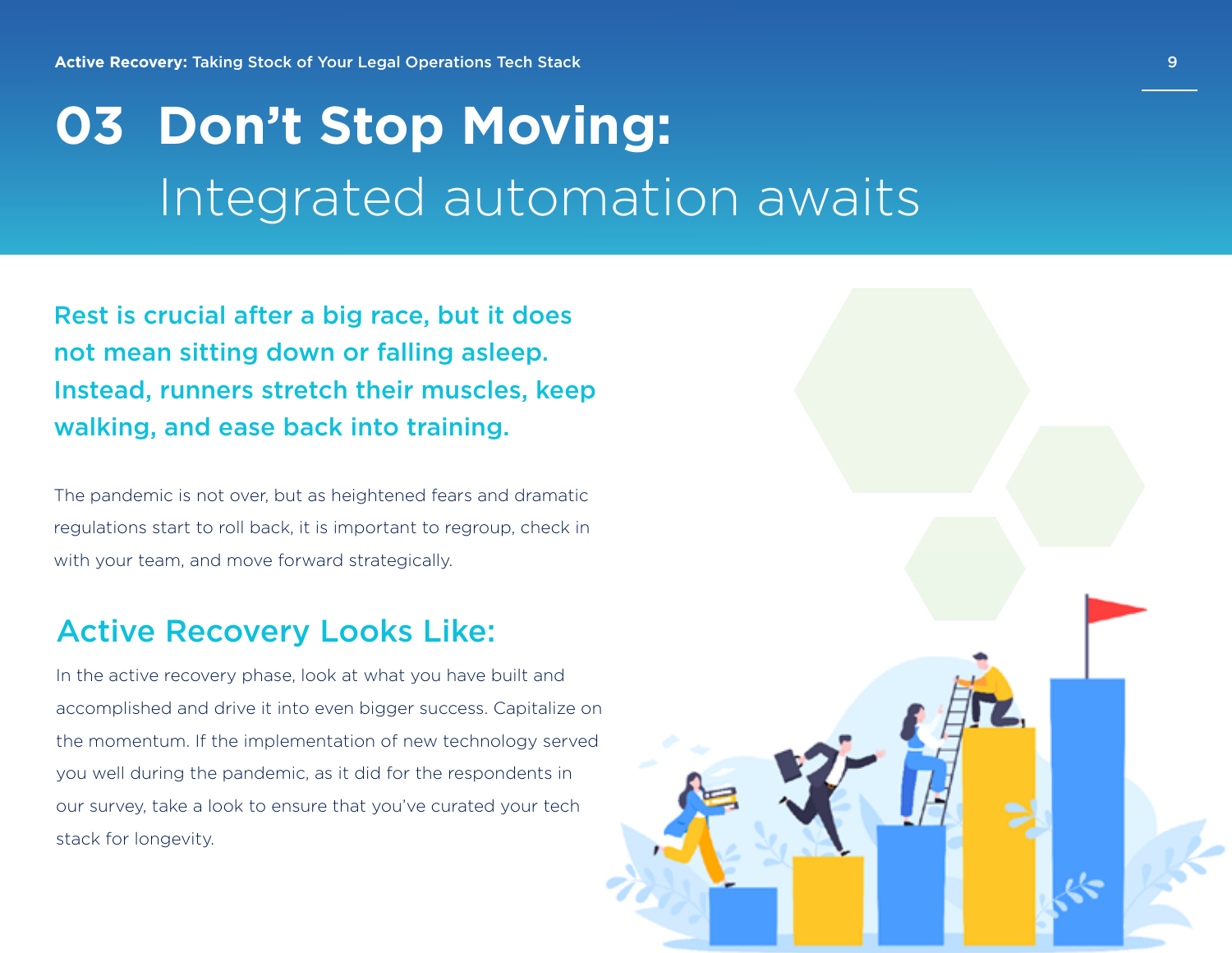#### **Active Recovery:** Taking Stock of Your Legal Operations Tech Stack **10**

Do your systems all come from one vendor, or are they each associated with a different company, each with its own set of integrations and custom code? If it's the latter, consider consolidating into fewer solutions, or at least make sure that the solutions you support integrate with one another so they can communicate through their differences.

If that is not possible— and sometimes, it just isn't— think through the other options. Some workflow-building platforms enable you to integrate tools that are otherwise siloed or muted. If your systems cannot talk to each other on their own, look for one comprehensive platform that can bring them into harmony.

> If your systems can't talk to each other on their own, look for one comprehensive platform that bring each one into harmony.

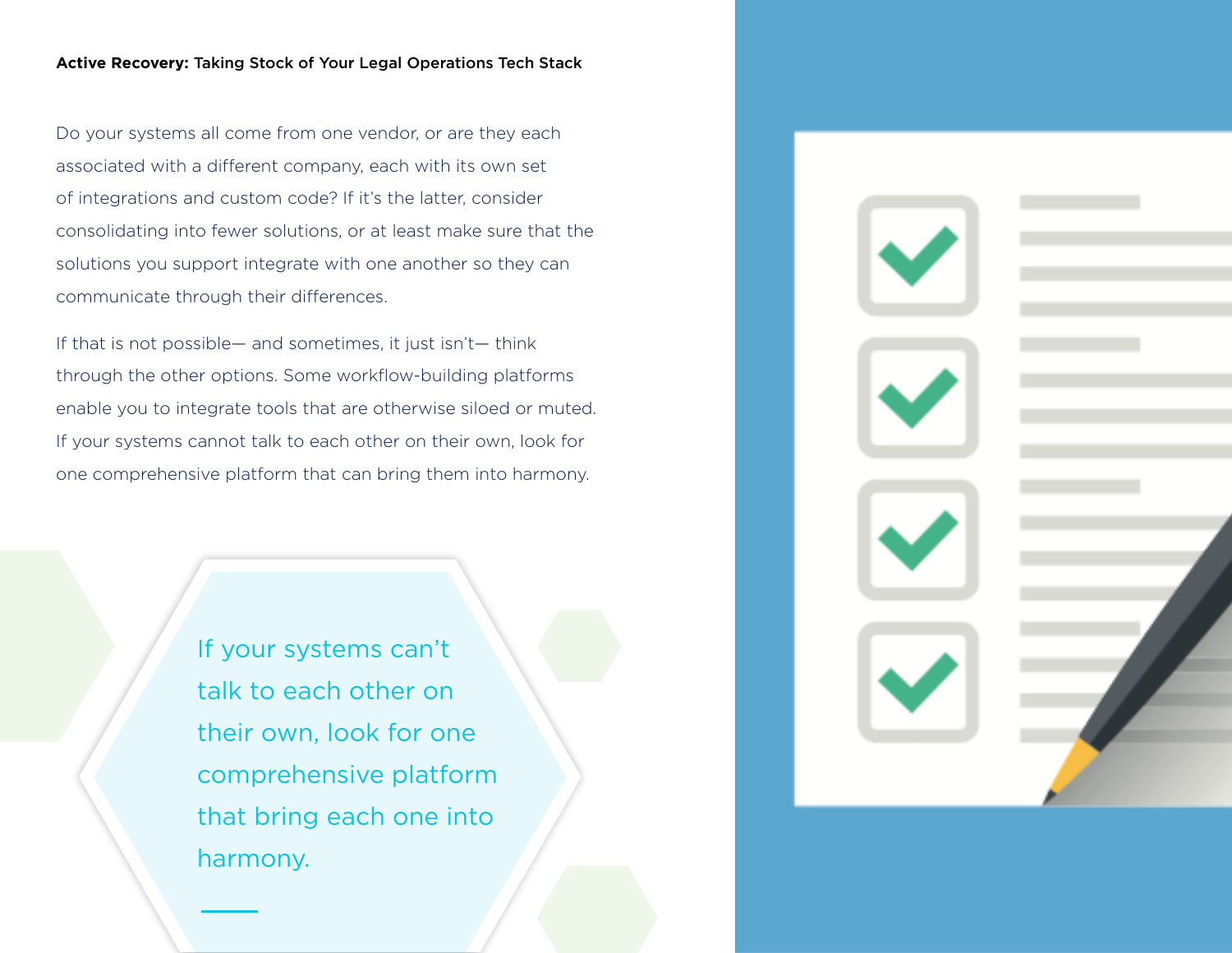## **04** Set New Goals for Legal Operations

With successful or mostly-successful implementations at their backs, a majority of our survey respondents found that their investments in tech were panning out. **Yet, only 12% of survey respondents agreed that their legal tech stacks were "very integrated," and an overwhelming majority found plenty of room to improve.** As our reliance on technology grows, legal firms must continue to build upon a foundation that can accommodate and consolidate the solutions needed to face tomorrow's challenges.

Some legal teams are searching for the tools to get into the "hard to reach spots" with solutions for legal holds, or adding AI technologies to their contract lifecycle platforms, while others are still in initial phases to roll out matter management. No matter where you are, we applaud your efforts over the past few years. All progress is good progress, and when we are not thriving, we are growing. Here's to a future of thriving while we grow.